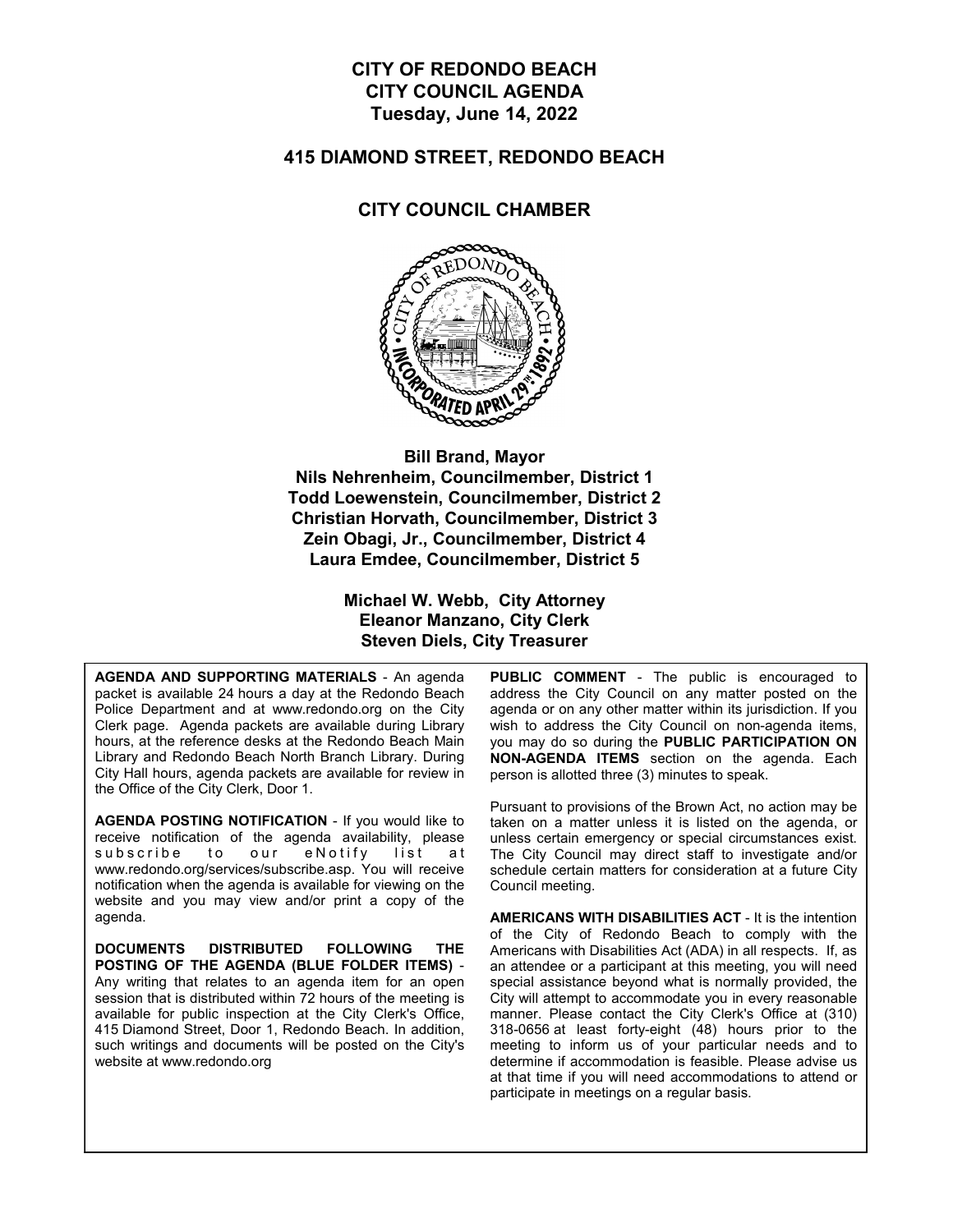#### **CITY OF REDONDO BEACH CITY COUNCIL AGENDA Tuesday, June 14, 2022**

#### **415 DIAMOND STREET, REDONDO BEACH**

#### **CITY COUNCIL CHAMBER**

# **THE CITY COUNCIL HAS RESUMED PUBLIC MEETINGS IN THE COUNCIL CHAMBER. MEMBERS OF THE PUBLIC MAY PARTICIPATE IN -PERSON, BY ZOOM, eCOMMENT OR EMAIL.**

City Council meetings are broadcast live through Spectrum Cable, Channel 8, and Frontier Communications, Channel 41 and/or rebroadcast on Wednesday at 3PM and Saturday at 3PM following the date of the meeting. Live streams and indexed archives of meetings are available via internet. Visit the City's official website at www.Redondo.org/rbtv.

TO WATCH MEETING LIVE ON THE CITY'S WEBSITE: https://redondo.legistar.com/Calendar.aspx \*Click "In Progress" hyperlink under Video section of meeting

TO WATCH MEETING LIVE ON YOUTUBE: https://www.youtube.com/c/CityofRedondoBeachIT

TO JOIN THE MEETING VIA ZOOM (FOR PUBLIC INTERESTED IN SPEAKING. OTHERWISE, PLEASE SEE ABOVE TO WATCH/LISTEN TO MEETING):

Register in advance for this meeting:

https://us02web.zoom.us/webinar/register/WN\_kO9Om\_uAT4yXMuHXZrO8RA

After registering, you will receive a confirmation email containing information about joining the meeting.

If you are participating by phone, be sure to provide your phone # when registering. You will be provided a Toll Free number and a Meeting ID to access the meeting. Note; press # to bypass Participant ID. Attendees will be muted until the public participation period is opened. When you are called on to speak, press \*6 to unmute your line. Note, comments from the public are limited to 3 minutes per speaker.

eCOMMENT: COMMENTS MAY BE ENTERED DIRECTLY ON THE WEBSITE AGENDA PAGE:

https://redondo.granicusideas.com/meetings

1) Public comments can be entered before and during the meeting.

2) Select a SPECIFIC AGENDA ITEM to enter your comment;

3) Public will be prompted to Sign-Up to create a free personal account (one-time) and then comments may be added to each Agenda item of interest.

4) Public comments entered into eComment (up to 2200 characters; equal to approximately 3 minutes of oral comments) will become part of the official meeting record. Comments may be read out loud during the meeting.

EMAIL: TO PARTICIPATE BY WRITTEN COMMUNICATION, EMAILS MUST BE RECEIVED BEFORE 3:00PM THE DAY OF THE MEETING (EMAILS WILL NOT BE READ OUT LOUD): Written materials pertaining to matters listed on the posted agenda received after the agenda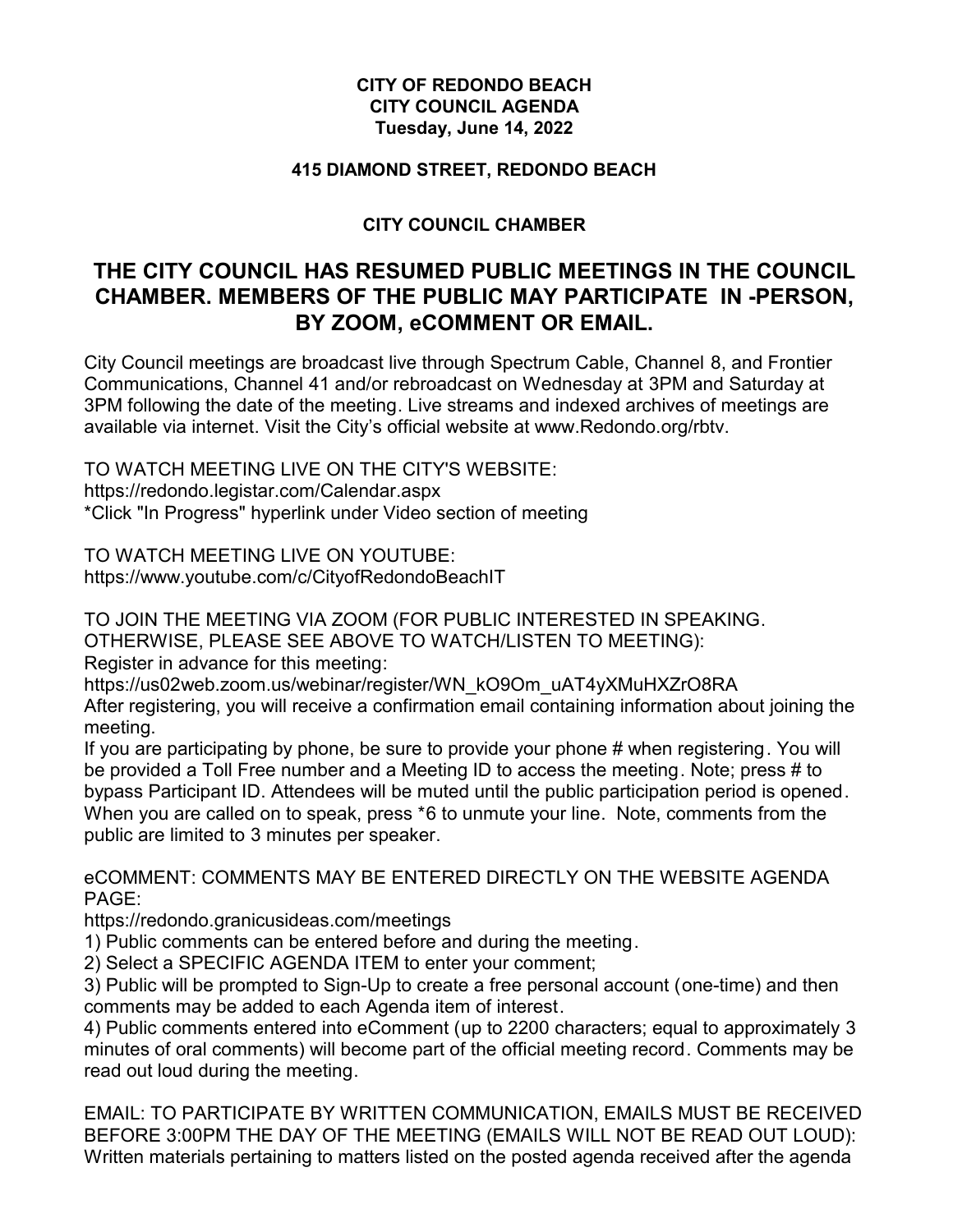has been published will be added as supplemental materials under the relevant agenda item. Public comments may be submitted by email to cityclerk@redondo.org. Emails must be received before 3:00 p.m. on the date of the meeting to ensure Council and staff have the ability to review materials prior to the meeting.

# **4:30 PM - CLOSED SESSION - ADJOURNED REGULAR MEETING**

- **A. CALL MEETING TO ORDER**
- **B. ROLL CALL**
- **C. SALUTE TO FLAG AND INVOCATION**

#### **D. BLUE FOLDER ITEMS - ADDITIONAL BACK UP MATERIALS**

*Blue folder items are additional back up material to administrative reports and/or public comments received after the printing and distribution of the agenda packet for receive and file.*

#### **E. PUBLIC COMMUNICATIONS ON CLOSED SESSION ITEMS AND NON-AGENDA ITEMS**

*This section is intended to provide members of the public with the opportunity to comment on Closed Session Items or any subject that does not appear on this agenda for action. This section is limited to 30 minutes. Each speaker will be afforded three minutes to address the Mayor and Council. Each speaker will be permitted to speak only once. Written requests, if any, will be considered first under this section.*

## **F. RECESS TO CLOSED SESSION**

**F.1.** [CONFERENCE WITH LEGAL COUNSEL - EXISTING LITIGATION - The Closed](http://redondo.legistar.com/gateway.aspx?m=l&id=/matter.aspx?key=5818) Session is authorized by the attorney client privilege, Government code Section 54956.9(d)(1).

Name of case: City of Redondo Beach, et al. v. California State Water Resources Control Board Case Number: 20STCP03193

**F.2.** [CONFERENCE WITH LEGAL COUNSEL - EXISTING LITIGATION - The Closed](http://redondo.legistar.com/gateway.aspx?m=l&id=/matter.aspx?key=5819) Session is authorized by the attorney-client privilege, Government Code Section 54956.9(d)(1).

Name of case: Luke Carlson, et al v City of Redondo Beach, et al. Case Number: 2:20-cv-00259-ODW-SS

**F.3.** [CONFERENCE WITH LEGAL COUNSEL - EXISTING LITIGATION - The Closed](http://redondo.legistar.com/gateway.aspx?m=l&id=/matter.aspx?key=5820) Session is authorized by the attorney-client privilege, Government Code Section 54956.9(d)(1).

Name of case: Redondo Beach Waterfront, LLC. v City of Redondo Beach Court of Appeal Case Number: B311039

**F.4.** [CONFERENCE WITH LEGAL COUNSEL - EXISTING LITIGATION - The Closed](http://redondo.legistar.com/gateway.aspx?m=l&id=/matter.aspx?key=5865) Session is authorized by the attorney-client privilege, Government Code Section 54956.9(d)(1).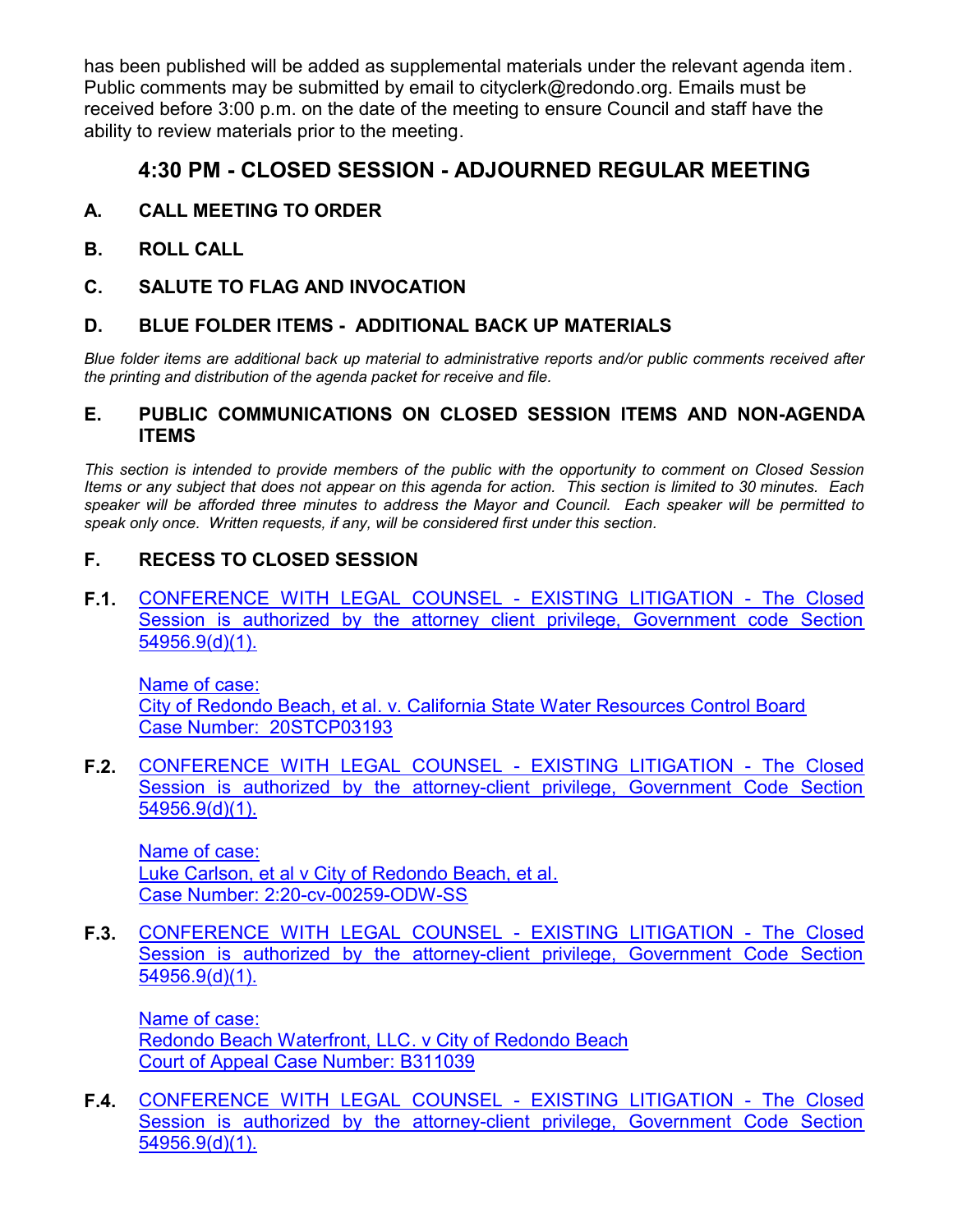Name of case: John Velasquez vs. City of Redondo Beach [Case Number: WCAB# ADJ12748659; ADJ14237307](http://redondo.legistar.com/gateway.aspx?m=l&id=/matter.aspx?key=5865)

- **G. RECONVENE TO OPEN SESSION**
- **H. ROLL CALL**
- **I. ANNOUNCEMENT OF CLOSED SESSION ACTIONS**
- **J. ADJOURN TO REGULAR MEETING**

## **6:00 PM - OPEN SESSION - REGULAR MEETING**

- **A. CALL TO ORDER**
- **B. ROLL CALL**
- **C. SALUTE TO THE FLAG AND INVOCATION**

#### **D. PRESENTATIONS/PROCLAMATIONS/ANNOUNCEMENTS**

**E. APPROVE ORDER OF AGENDA**

#### **F. AGENCY RECESS**

## **G. BLUE FOLDER ITEMS - ADDITIONAL BACK UP MATERIALS**

*Blue folder items are additional back up material to administrative reports and/or public comments received after the printing and distribution of the agenda packet for receive and file.*

**G.1.** [For Blue Folder Documents Approved at the City Council Meeting](http://redondo.legistar.com/gateway.aspx?m=l&id=/matter.aspx?key=5825)

#### **H. CONSENT CALENDAR**

*Business items, except those formally noticed for public hearing, or those pulled for discussion are assigned to the Consent Calendar. The Mayor or any City Council Member may request that any Consent Calendar item(s) be removed, discussed, and acted upon separately. Items removed from the Consent Calendar will be taken up under the "Excluded Consent Calendar" section below. Those items remaining on the Consent Calendar will be approved in one motion. The Mayor will call on anyone wishing to address the City Council on any Consent Calendar item on the agenda, which has not been pulled by Council for discussion. Each speaker will be permitted to speak only once and comments will be limited to a total of three minutes.*

**H.1.** [APPROVE AFFIDAVIT OF POSTING FOR THE CITY COUNCIL ADJOURNED](http://redondo.legistar.com/gateway.aspx?m=l&id=/matter.aspx?key=5826) REGULAR AND REGULAR MEETING OF JUNE 14, 2022

**CONTACT:** ELEANOR MANZANO, CITY CLERK

- **H.2.** [APPROVE MOTION TO READ BY TITLE ONLY AND WAIVE FURTHER READING](http://redondo.legistar.com/gateway.aspx?m=l&id=/matter.aspx?key=5827) OF ALL ORDINANCES AND RESOLUTIONS LISTED ON THE AGENDA. **CONTACT:** ELEANOR MANZANO, CITY CLERK
- **H.3.** [APPROVE THE FOLLOWING CITY COUNCIL MINUTES:](http://redondo.legistar.com/gateway.aspx?m=l&id=/matter.aspx?key=5838) A. MAY 3, 2022 ADJOURNED REGULAR & REGULAR MEETING B. MAY 10, 2022 ADJOURNED REGULAR & REGULAR MEETING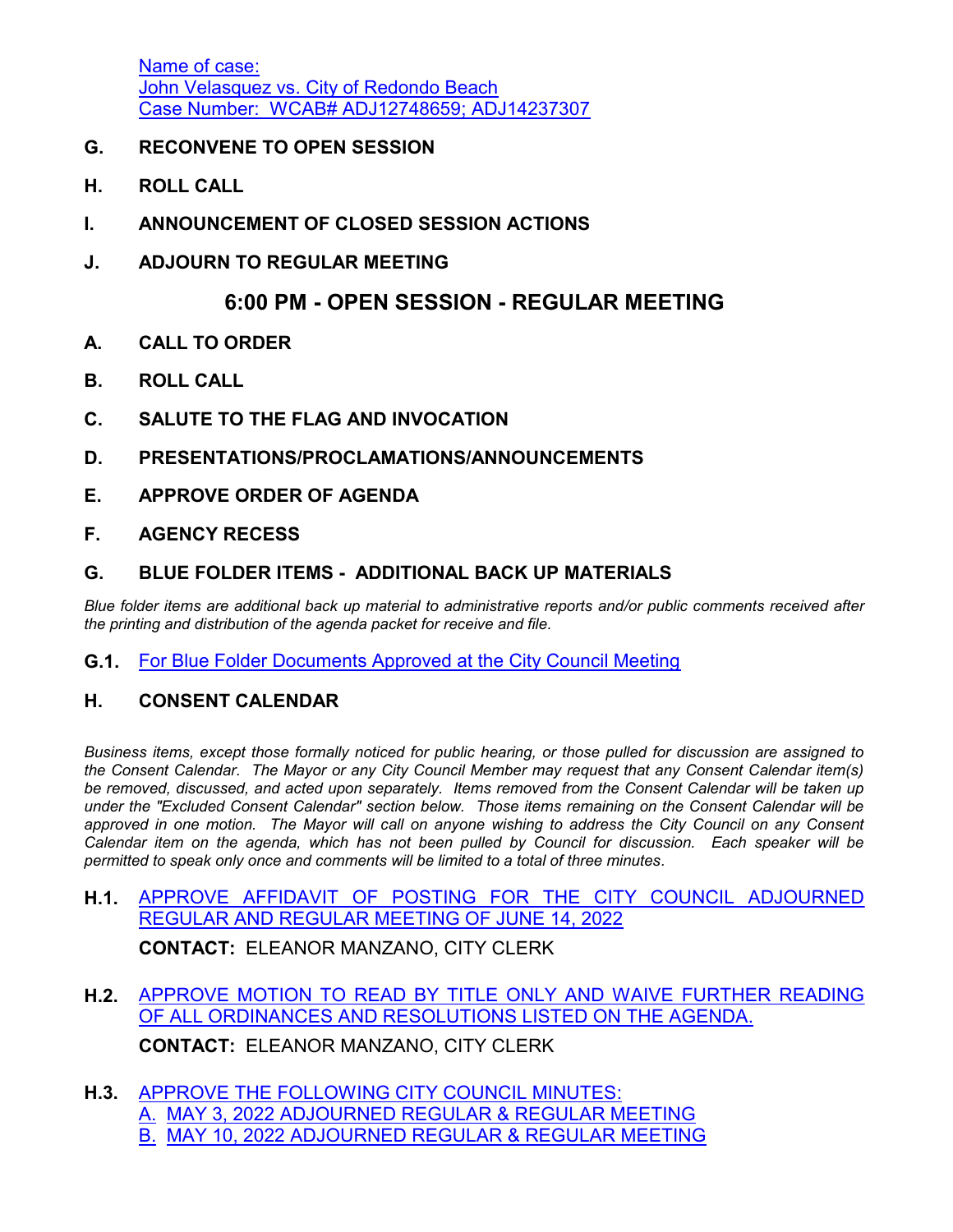**CONTACT:** ELEANOR MANZANO, CITY CLERK

**H.4.** [EXCUSE ABSENCES FROM VARIOUS COMMISSION AND COMMITTEE](http://redondo.legistar.com/gateway.aspx?m=l&id=/matter.aspx?key=5837) MEETINGS.

**CONTACT:** ELEANOR MANZANO, CITY CLERK

**H.5.** [ADOPT BY TITLE ONLY RESOLUTION NO. CC-2206-035, A RESOLUTION OF THE](http://redondo.legistar.com/gateway.aspx?m=l&id=/matter.aspx?key=5822) CITY COUNCIL OF THE CITY OF REDONDO BEACH, CALIFORNIA, AMENDING THE OFFICIAL BOOK OF CLASSIFICATIONS FOR THE POSITION OF LIBRARY **DIRECTOR** 

**CONTACT:** DIANE STRICKFADEN, DIRECTOR OF HUMAN RESOURCES

- **H.6.** [APPROVE THE INSTALLATION OF ALL-WAY STOP CONTROLS AT THE](http://redondo.legistar.com/gateway.aspx?m=l&id=/matter.aspx?key=5867) INTERSECTION OF FELTON LANE AND RUHLAND AVENUE **CONTACT:** TED SEMAAN, PUBLIC WORKS DIRECTOR
- **H.7.** [APPROVE AN AMENDMENT TO THE AGREEMENT WITH LISA PADILLA DBA](http://redondo.legistar.com/gateway.aspx?m=l&id=/matter.aspx?key=5726) CITYWORKS DESIGN FOR PREPARATION OF THE OBJECTIVE RESIDENTIAL DESIGN GUIDELINES TO EXTEND THE TERM THROUGH DECEMBER 31, 2022 WITH NO CHANGE TO THE ORIGINAL CONTRACT AMOUNT OF \$139,955 TO BE FULLY REIMBURSED BY SB2 GRANT FUNDS

**CONTACT:** BRANDY FORBES, COMMUNITY DEVELOPMENT DIRECTOR

**H.8.** [APPROVE AN AMENDMENT TO THE AGREEMENT WITH HDL COREN & CONE TO](http://redondo.legistar.com/gateway.aspx?m=l&id=/matter.aspx?key=5725) ADD CONSULTING SERVICES TO ASSIST WITH THE CITY'S PREPARATION OF A CANNABIS ORDINANCE, TAX MEASURE, AND PERMIT SELECTION PROCESS FOR AN AMOUNT OF \$37,250 DURING THE CURRENT TERM OF THE EXISTING AGREEMENT THROUGH AUGUST 16, 2026

**CONTACT:** BRANDY FORBES, COMMUNITY DEVELOPMENT DIRECTOR

**H.9.** [APPROVE THE SECOND AMENDMENT TO THE REIMBURSEMENT AGREEMENT](http://redondo.legistar.com/gateway.aspx?m=l&id=/matter.aspx?key=5779) WITH SOUTH BAY CENTER SPE, LLC, FOR CONTINUED OVERTIME DEPLOYMENT OF CITY POLICE OFFICERS AT THE SOUTH BAY GALLERIA FOR AN ANNUAL REIMBURSEMENT AMOUNT NOT TO EXCEED \$90,000, WITH A CITY CREDIT OF \$30,000, AND TO EXTEND THE TERM TO JUNE 30, 2023, WITH AN OPTION TO EXTEND FOR ONE ADDITIONAL YEAR

**CONTACT:** JOSEPH HOFFMAN, CHIEF OF POLICE

## **I. EXCLUDED CONSENT CALENDAR ITEMS**

## **J. PUBLIC PARTICIPATION ON NON-AGENDA ITEMS**

This section is intended to provide members of the public with the opportunity to comment on any subject that *does not appear on this agenda for action. This section is limited to 30 minutes. Each speaker will be afforded three minutes to address the Mayor and Council. Each speaker will be permitted to speak only once. Written requests, if any, will be considered first under this section.*

**J.1.** [For eComments and Emails Received from the Public](http://redondo.legistar.com/gateway.aspx?m=l&id=/matter.aspx?key=5828)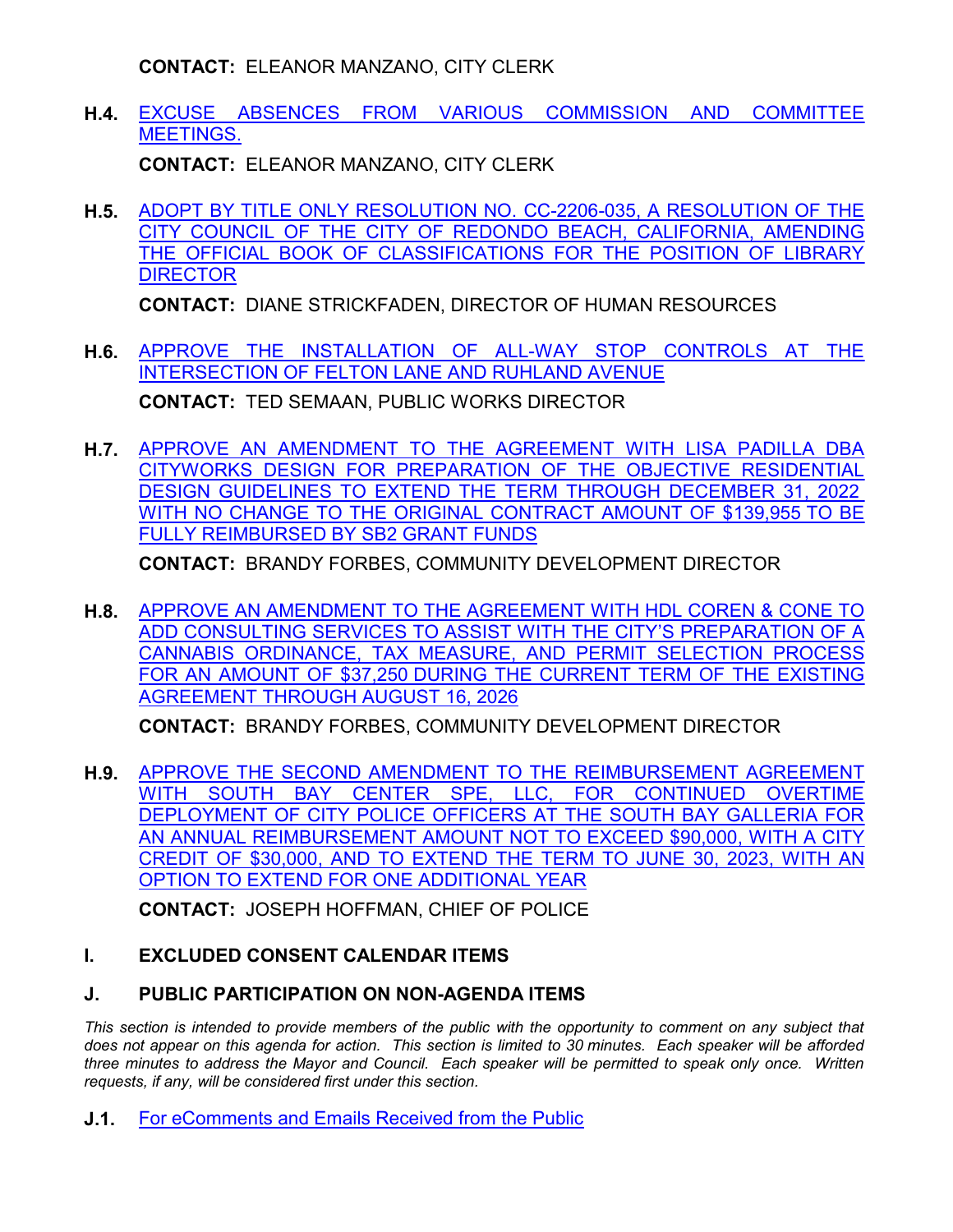## **K. EX PARTE COMMUNICATIONS**

*This section is intended to allow all elected officials the opportunity to reveal any disclosure or ex parte communication about the following public hearings*

## **L. PUBLIC HEARINGS**

- **L.1.** [CONTINUED PUBLIC HEARING TO CONSIDER THE FISCAL YEAR 2022-23](http://redondo.legistar.com/gateway.aspx?m=l&id=/matter.aspx?key=5859)  PROPOSED BUDGET, FIVE-YEAR CAPITAL IMPROVEMENT PROGRAM, AND ASSOCIATED BUDGET RESPONSE REPORTS
	- a. Reconvene the Public Hearing, take testimony;
	- b. Continue the Public Hearing to June 21, 2022; and
	- c. Receive and file Budget Response Reports.

**CONTACT:** JENNIFER PAUL, FINANCE DIRECTOR

**L.2.** PUBLIC HEARING FOR INTRODUCTION AND FIRST READING OF ORDINANCES AMENDING REDONDO BEACH MUNICIPAL CODE (RBMC) TITLE 10 CHAPTER 2 ZONING AND LAND USE AND TITLE 10 CHAPTER 5 COASTAL LAND USE PLAN IMPLEMENTING ORDINANCE PERTAINING TO SETBACKS FOR ACCESSORY STRUCTURES IN RESIDENTIAL ZONES, INCLUDING ACCESSORY BUILINGS AND DWELLING UNITS, AND STANDARDS FOR BUILDING AND OTHER PROJECTIONS IN ALL ZONES AND CONSIDERATION OF A CALIFORNIA ENVIROMENTAL QUALITY ACT (CEQA) EXEMPTION FOR THE PROPOSED AMENDMENTS IN ACCORDANCE WITH SECTION 15308 OF THE CEQA GUIDELINES

PROCEDURES:

- 1. Open the public hearing and take testimony;
- 2. Close the public hearing and deliberate;
- 3. Introduce the following two ordinances: and
- 4. Adopt the resolution submitting ordinance to the Coastal Commission;

INTRODUCE BY TITLE ONLY ORDINANCE NO. 3231-22 AN ORDINANCE OF THE CITY COUNCIL OF THE CITY OF REDONDO BEACH, CALIFORNIA, ADOPTING AN ORDINANCE AMENDING TITLE 10, CHAPTER 2, ZONING AND LAND USE PERTAINING TO SETBACKS OF ACCESSORY STRUCTURES IN RESIDENTIAL ZONES AND OTHER PROJECTIONS IN ALL ZONES

INTRODUCE BY TITLE ONLY ORDINANCE NO. 3232-22 AN ORDINANCE OF THE CITY COUNCIL OF THE CITY OF REDONDO BEACH, CALIFORNIA, ADOPTING AN ORDINANCE AMENDING TITLE 10, CHAPTER 5, COASTAL LAND USE IMPLEMENTING ORDINANCE PERTAINING TO SETBACKS OF ACCESSORY STRUCTURES IN RESIDENTIAL ZONES AND OTHER PROJECTIONS IN ALL **ZONES** 

ADOPT RESOLUTION NO. 2206-036 A RESOLTION OF THE CITY COUNCIL OF THE CITY OF REDONDO BEACH, CALIFORNIA, REQUESTING CERTIFICATION BY THE CALIFORNIA COASTAL COMMISSION OF AMENDMENTS TO THE COASTAL LAND USE PLAN IMPLEMENTING ORDINANCE (TITLE 10, CHAPTER 5 OF THE MUNICIPAL CODE) CONSISTENT WITH STATE LAW, WHICH IS INTENDED TO BE [CARRIED OUT IN A MANNER FULLY IN CONFORMITY WITH THE COASTAL ACT;](http://redondo.legistar.com/gateway.aspx?m=l&id=/matter.aspx?key=5762) AND PROVIDING THAT THE AMENDMENTS TO THE CITY'S LOCAL COASTAL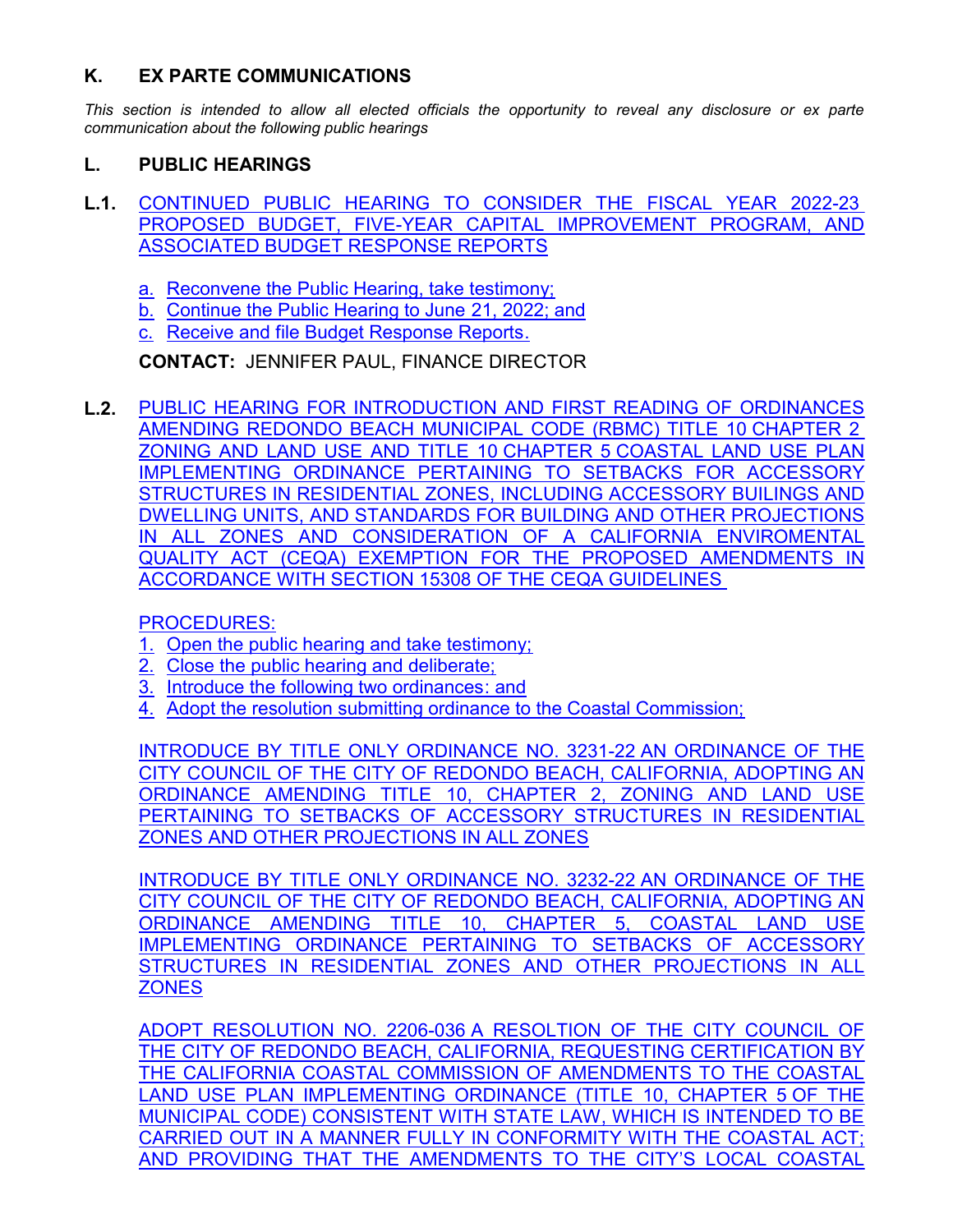[PROGRAM WILL TAKE EFFECT AUTOMATICALLY UPON COASTAL COMMISSION](http://redondo.legistar.com/gateway.aspx?m=l&id=/matter.aspx?key=5762) APPROVAL PURSUANT TO PUBLIC RESOURCES CODE SECTION 30514 AND TITLE 14, SECTION 13551 OF THE CALIFORNIA CODE OF REGULATIONS

**CONTACT:** BRANDY FORBES, COMMUNITY DEVELOPMENT DIRECTOR

## **M. ITEMS CONTINUED FROM PREVIOUS AGENDAS**

- **N. ITEMS FOR DISCUSSION PRIOR TO ACTION**
- **N.1.** DISCUSSION AND POSSIBLE ACTION ON THE COMMUNITY DEVELOPMENT DIRECTOR'S APPROVAL OF A THIRD EXTENSION TO THE EMERGENCY [COASTAL DEVELOPMENT PERMIT ISSUED FOR THE TEMPORARY CLOSURE OF](http://redondo.legistar.com/gateway.aspx?m=l&id=/matter.aspx?key=5773) THE LOS ANGELES COUNTY BEACH ACCESS RAMP AT ESPLANADE AND AVENUE A TO PROTECT PUBLIC SAFETY

RECEIVE AND FILE THE THIRD EXTENSION OF THE EMERGENCY COASTAL DEVELOPMENT PERMIT FOR THE TEMPORARY CLOSURE OF THE BEACH ACCESS RAMP AT ESPLANADE AND AVENUE A TO PROTECT PUBLIC SAFETY

**CONTACT:** BRANDY FORBES, COMMUNITY DEVELOPMENT DIRECTOR

- **O. CITY MANAGER ITEMS**
- **P. MAYOR AND COUNCIL ITEMS**
- **P.1.** [DISCUSSION AND POSSIBLE ACTION PERTAINING TO CLARIFICATION OR](http://redondo.legistar.com/gateway.aspx?m=l&id=/matter.aspx?key=5857) REVISIONS TO RESOLUTION NO. CC-2204-022, A RESOLUTION OF THE CITY COUNCIL OF THE CITY OF REDONDO BEACH, CALIFORNIA, ESTABLISHING A CHARTER REVIEW ADVISORY COMMITTEE
- **Q. MAYOR AND COUNCIL REFERRALS TO STAFF**
- **R. RECESS TO CLOSED SESSION**
- **R.1.** [CONFERENCE WITH LEGAL COUNSEL EXISTING LITIGATION The Closed](http://redondo.legistar.com/gateway.aspx?m=l&id=/matter.aspx?key=5818) Session is authorized by the attorney client privilege, Government code Section 54956.9(d)(1).

Name of case: City of Redondo Beach, et al. v. California State Water Resources Control Board Case Number: 20STCP03193

**R.2.** [CONFERENCE WITH LEGAL COUNSEL - EXISTING LITIGATION - The Closed](http://redondo.legistar.com/gateway.aspx?m=l&id=/matter.aspx?key=5819) Session is authorized by the attorney-client privilege, Government Code Section 54956.9(d)(1).

Name of case: Luke Carlson, et al v City of Redondo Beach, et al. Case Number: 2:20-cv-00259-ODW-SS

**R.3.** [CONFERENCE WITH LEGAL COUNSEL - EXISTING LITIGATION - The Closed](http://redondo.legistar.com/gateway.aspx?m=l&id=/matter.aspx?key=5820) Session is authorized by the attorney-client privilege, Government Code Section 54956.9(d)(1).